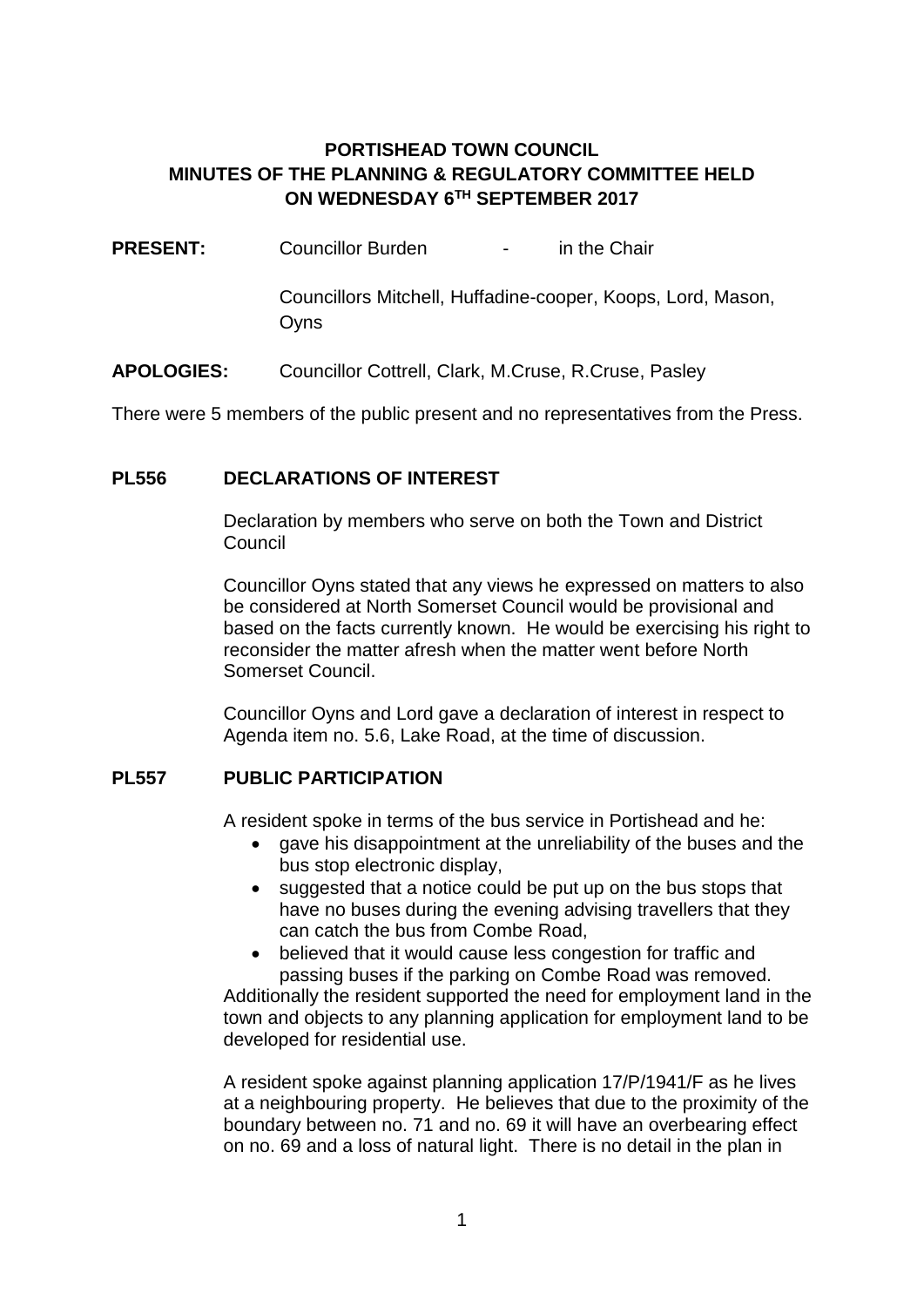terms of water drainage and the material and shape of the extension will be out of keeping with the street and nearby houses.

A resident spoke in respect to:

- development underway without consent at no. 37 West Hill, Portishead.
- his disappointment that Silbury on Battery Lane had been approved by North Somerset Council.
- the buses open day and hopes that the most recent changes will improve the poor service.
- planning application 17/P/1229/F and asked for the Town Council's support to scrap the scheme.

These Minutes summarise what was said during public participation and were views expressed by the speaker not the Town Council.

Councillor Burden with the approval of the committee changed the order of the meeting.

## **PL558 SECTION 2 – PLANNING MATTERS (RECOMMENDATIONS TO TOWN COUNCIL)**

# **5. OTHER PLANNING MATTERS**

## **5.3 BUS SERVICE IN PORTISHEAD**

Mr Chris Hanson introduced himself as the Operations Manager for Firstbus covering the whole of North Somerset and the Mendips. He was joined by his colleague, Sue Arrowsmith.

Mr Hanson gave a presentation and explained some of the difficulties and how they hoped to overcome the different needs in a town that has seen significant changes over the years. He understood the different challenges, Portishead has different needs to Clevedon and Nailsea and North Somerset Council receives less than one fifth of previous government funding.

He hopes that the newly improved timetable that took effect 3<sup>rd</sup> September will improve the bus service in Portishead and believes that so far punctuality has improved week on week by 56%. New ticket machines are being introduced 29<sup>th</sup> October and contactless payment will be available so this should reduce dwell bus stops times.

Mr Hanson noted the comments made in public participation and agreed to take up the suggestion of notices on the bus stops to notify travellers where they can catch the bus of an evening.

There was a question and answer session resulting in the following:-

• residents should write to their local MP if they feel further bus routes need to be available,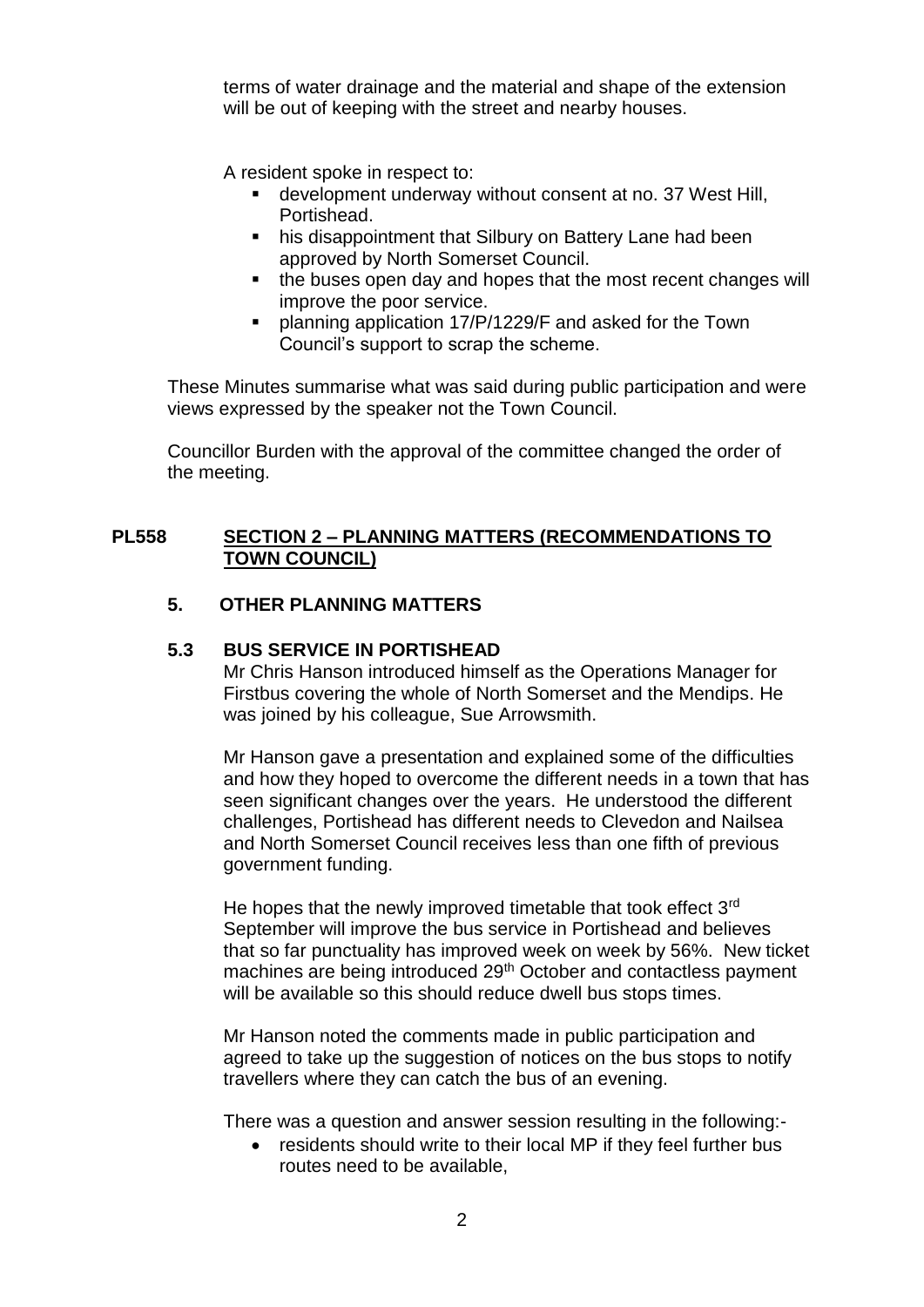- Mr Hanson agreed to reconsider the bus servicing Weatherly Drive and longer term investigate if West Hill could be removed from the existing route.
- Mr Hanson would feedback the problems with the RTI (Real Time Information). This system is shared in partnership with Bristol City Council, North Somerset Council and South Gloucestershire Council.

# **PL559 SECTION 1 – TO BE CONSIDERED BY THE PLANNING & REGULATORY COMMITTEE**

# **PLANNING APPLICATIONS**

## **17/P/1229/F PROPOSED RESIDENTIAL DEVELOPMENT OF 35 NEW HOMES, PARKING, LANDSCAPING AND ALL ASSOCIATED INFRASTRUCTURE, LAND AT WYNDHAM WAY, PORTISHEAD**

# **RESOLVED THAT:**

## See no reason to change our in principle objection to this development.

A vote was taken with a majority in favour.

*Assistant Clerk note: North Somerset Council's website was inaccessible.*

#### **17/P/1847/F 22 HILLCREST ROAD, PORTISHEAD, BS20 8HP**

Existing front & rear dormers to be enlarged, existing front garden wall and steps to be removed and replaced, glass balustrade erected to from of property and single storey side extension.

## **RESOLVED THAT:**

No objection subject to no valid objection from neighbours and compliance with North Somerset Council's parking standards.

A vote was taken with a majority in favour.

# **17/P/1862/F 66 SEVERN ROAD, PORTISHEAD, BS20 6NQ**

Side extension to provide a residential annex with 2 No. car parking spaces.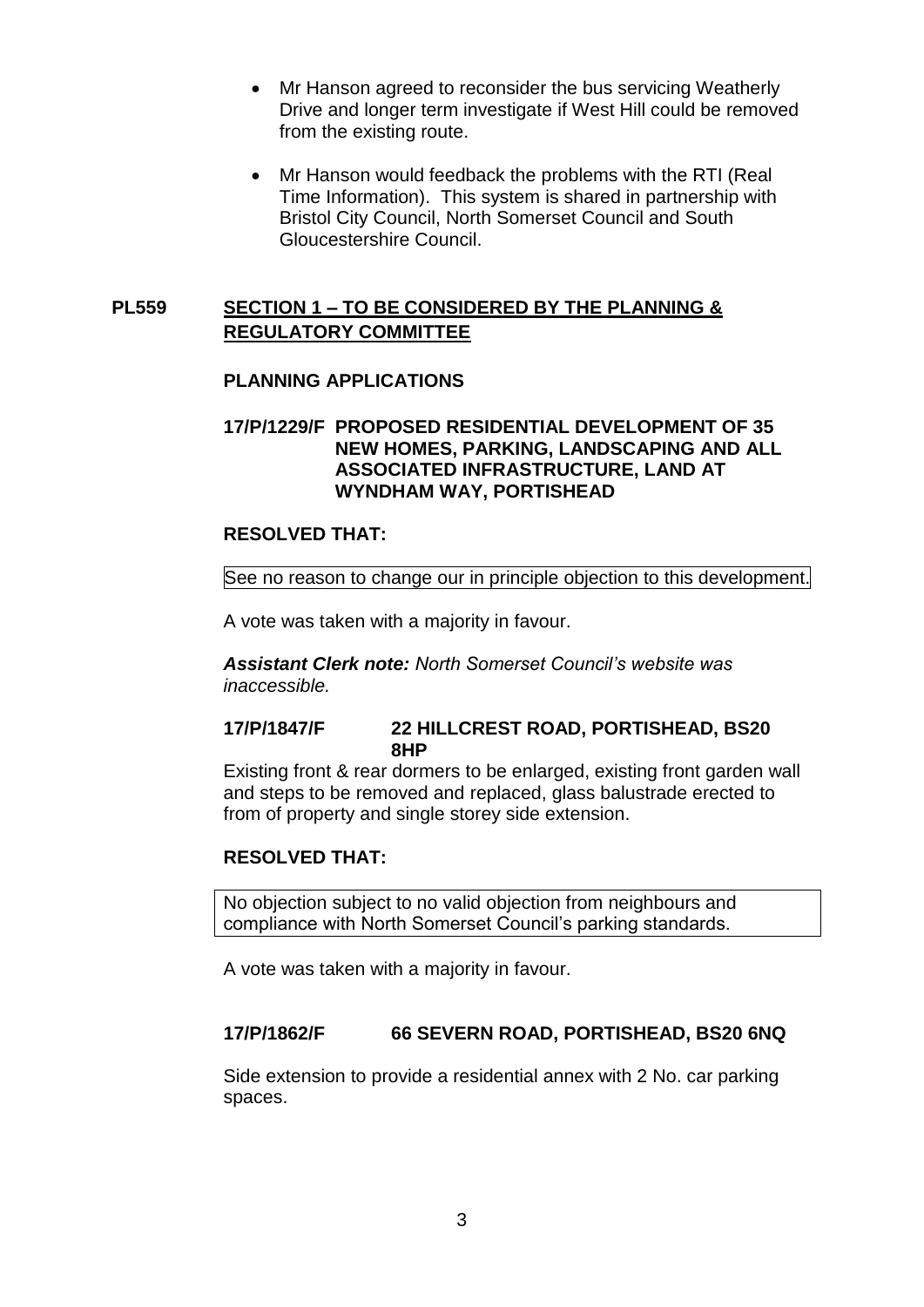# **RESOLVED THAT:**

No objection subject to a condition being applied to prevent the development being used as a separate dwelling.

A vote was taken with a majority in favour.

# **17/P/1889/F 27 ST PETERS ROAD, PORTISHEAD, BS20 6QT**

To extend the existing flat roof extension, remove the flat roof and install an orangery glazed roof

# **RESOLVED THAT:**

No objection subject to no valid objection from neighbours.

A vote was taken with a majority in favour.

# **17/P/1893/F AQUA ITALIA LIMITED, MARTINGALE WAY, PORTISHEAD, BS20 7AW**

Change of use of land for seating ancillary to the ground floor restaurant (A3 use). Installation of a canopy and glazing system to enclose seating area

## **RESOLVED THAT:**

No objection but notes that there are concerns regarding additional noise and litter.

A vote was taken with a majority in favour.

## **17/P/1914/F 1 TOWER ROAD, PORTISHEAD, BS20 8RD** New boundary wall

## **RESOLVED THAT:**

Objects on the grounds that the height of the wall will be overbearing on the street scene at the entrance of the road and could affect sightlines.

A vote was taken with a majority in favour.

# **17/P/1917/F 29 HOLLIS AVENUE, PORTISHEAD, BS20 6TQ**

Erection of a two storey side extension to create a new dwelling with an integral garage following the demolition of existing garage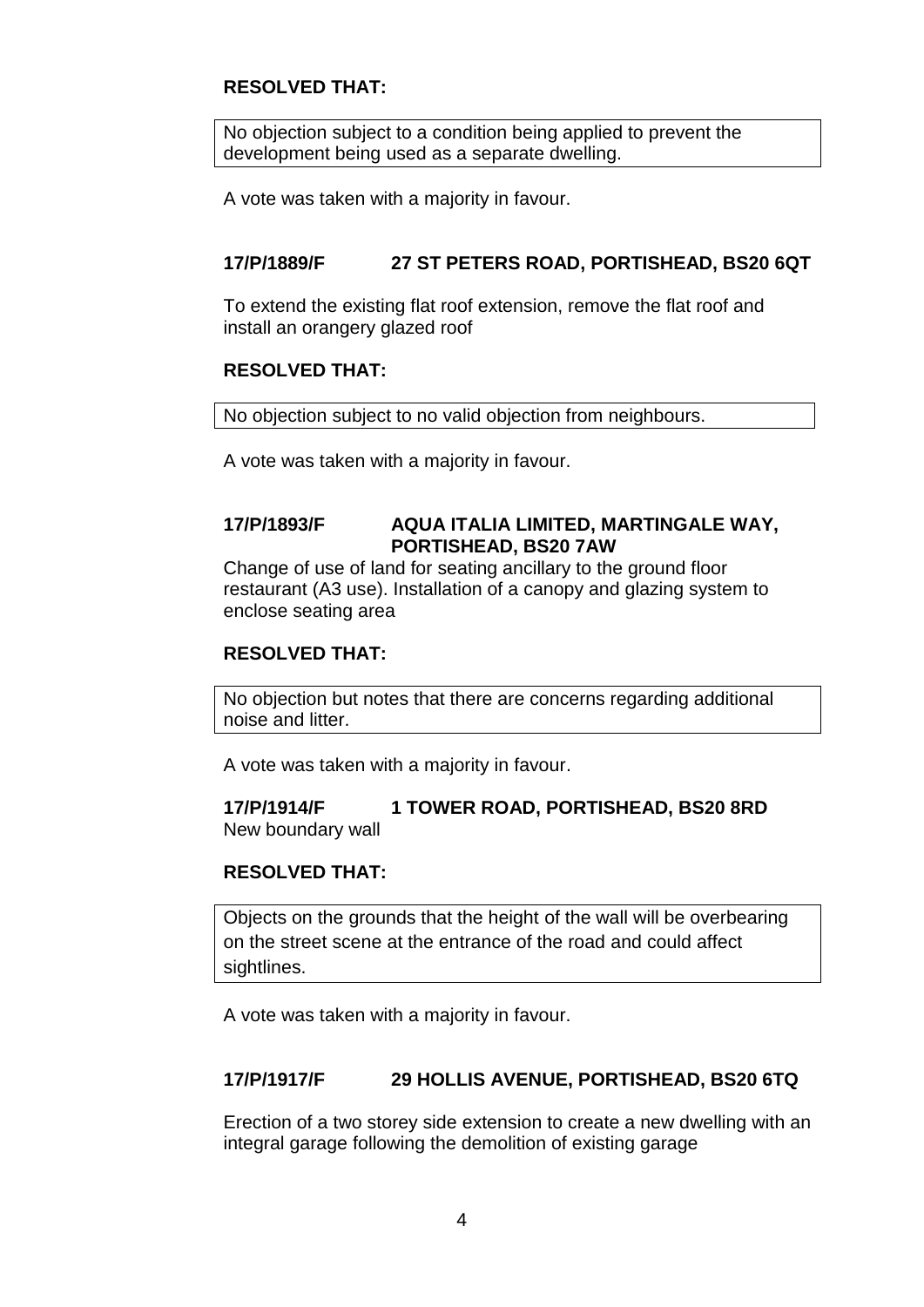## **RESOLVED THAT:**

## No objection subject to no valid objection from neighbours.

A vote was taken with a majority in favour.

## **17/P/1918/F 55 Brock End, Portishead, BS20 8LS**

Erection of an orangery design conservatory to the north east elevation following the demolition of existing conservatory.

## **RESOLVED THAT:**

No objection subject to no valid objection from neighbours

A vote was taken with a majority in favour.

## **17/P/1926/F 7 NICHOLS ROAD, PORTISHEAD, BS20 8DT**

Erection of two storey extension to the east, west elevations and two storey and single storey extension to the south elevation. Erection of Juliette balconies to the west and north elevations

## **RESOLVED THAT:**

No objection subject to no valid objection from neighbours

A vote was taken with a majority in favour.

## **17/P/1929/TPO 4 WOODSIDE GARDENS, PORTISHEAD, BS20 8EQ**

T1 beech - fell; T4 beech - 20% crown thin (deadwooding work to T2,T3, T4 and T5 may be carried out without consent from the planning authority)

## **RESOLVED THAT:**

No comment.

A vote was taken with a majority in favour.

# **17/P/1935/F 10 NICHOLS ROAD, PORTISHEAD, BS20 8DT**

Proposed first floor extension above garage on the front elevation

## **RESOLVED THAT:**

No objection subject to no valid objection from neighbours and compliance with North Somerset Council's parking standards

A vote was taken with a majority in favour.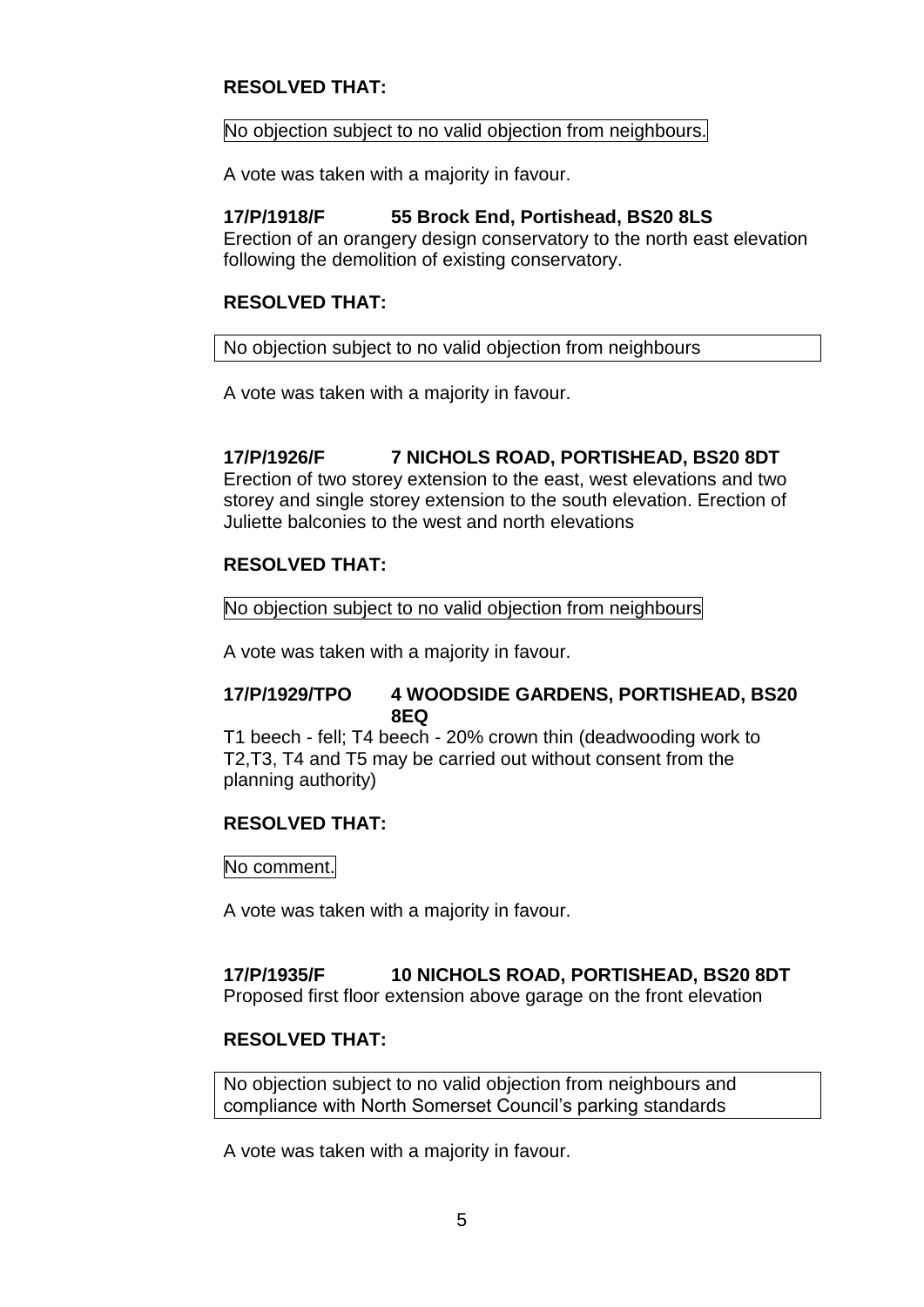# **17/P/1941/F 71 FENNEL ROAD, PORTISHEAD, BS20 7AR**

Proposed single storey side extension, proposed bi-fold doors and roof windows to kitchen with associated demolitions

## **RESOLVED THAT:**

Objects on the grounds that it is overbearing on the garden and light of no. 69 due to it being too close to the boundary.

Portishead Town Council also requests that the relevant Ward District Councillor (Councillors Oyns and Pasley) calls the application to North Somerset Council's Planning & Regulatory committee if it is recommended for approval.

A vote was taken with a majority in favour.

**17/P/1960/F 6 DENNY VIEW, PORTISHEAD, BS20 8BS** Widen existing attached garage.

## **RESOLVED THAT:**

No comment.

A vote was taken with a majority in favour.

**17/P/1967/F 14 ST MARYS ROAD, PORTISHEAD, BS20 6QW** First floor rear extension over existing ground floor extension.

# **RESOLVED THAT:**

No objection subject to no valid objection from neighbours

A vote was taken with a majority in favour.

**17/P/1982/F 105 FENNEL ROAD, PORTISHEAD, BS20 7AR** Loft conversion to create an additional 2no. bedrooms with 2no.

dormers and rooflight to front of the dwelling.

## **RESOLVED THAT:**

No objection subject to no valid objection from neighbours

A vote was taken with a majority in favour

## **17/P/1990/F PLOT OF LAND BETWEEN 18 & 20 BEACH ROAD WEST, PORTISHEAD, BS20 7HR**

Erection of a dwelling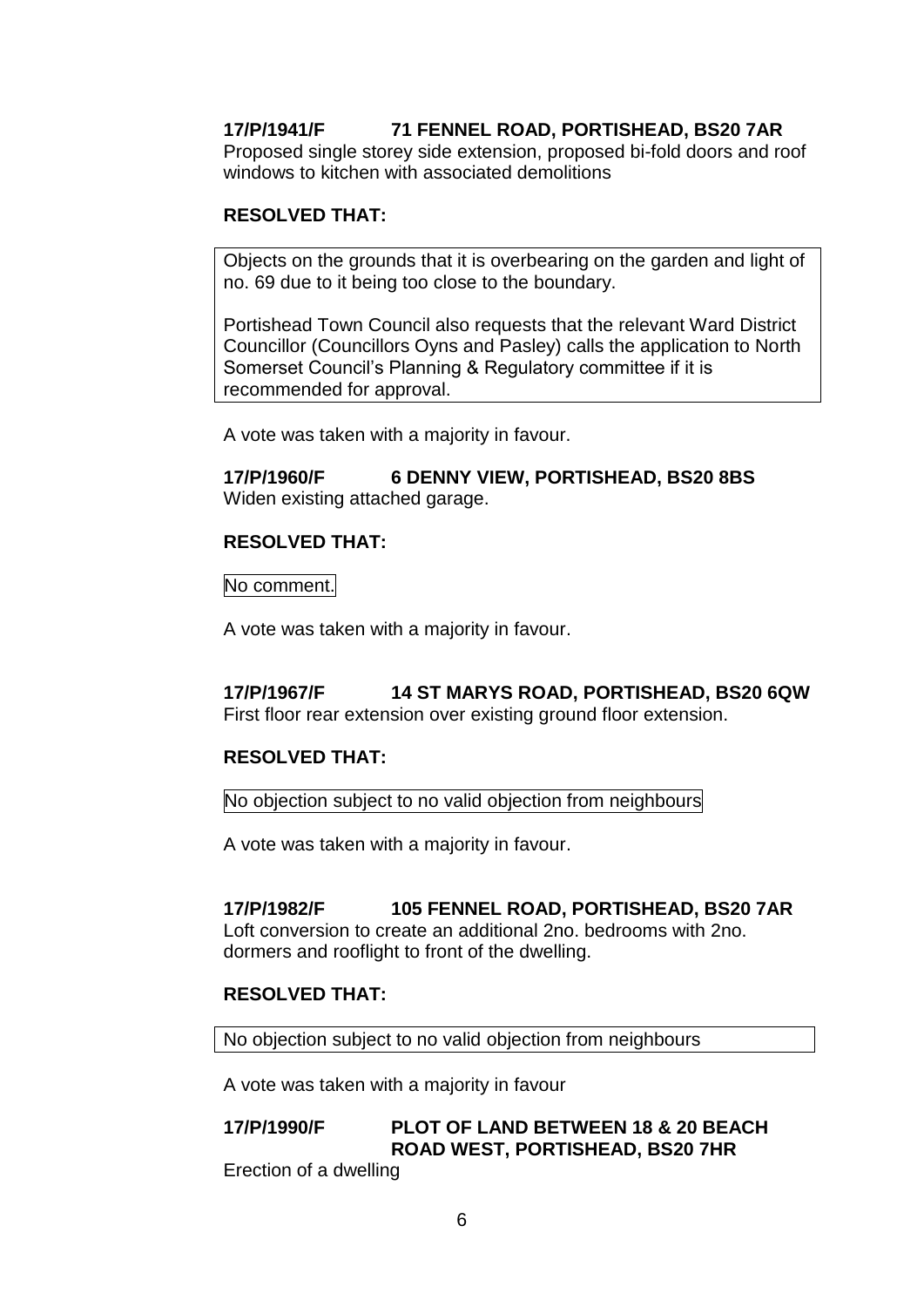# **RESOLVED THAT:**

#### No objection subject to no valid objection from neighbours

A vote was taken with a majority in favour

**17/P/1997/F 20 ROATH ROAD, PORTISHEAD, BS20 6AN** Proposed two storey rear extension

## **RESOLVED THAT:**

No objection subject to no valid objection from neighbours but has concern for the increased need for on-street parking.

A vote was taken with a majority in favour

*Assistant Clerk note: Councillor Mitchell leaves the meeting*

**17/P/2009/F 17 DUNLIN DRIVE, PORTISHEAD, BS20 7NH** Conversion of detached garage/garden room to form bedroom with wet room for disabled person and single storey rear extension to house

*Assistant Clerk note: The meeting deferred making a decision on this particular planning application until the Town Council meeting on 13th September 2017 due to the plans not being available on North Somerset Council's website.*

## **PL560 SECTION 2 – PLANNING MATTERS (RECOMMENDATIONS TO TOWN COUNCIL)**

## **5. OTHER PLANNING MATTERS**

## **5.1 LATE PLANNING APPLICATIONS & CONSULTATIONS**

#### **17/P/1983/F THE COACH HOUSE NURSERY, 49 NORE ROAD, PORTISHEAD, BS20 6JY**

New drive and new vehicle exit

## **RECOMMENDATION**

No objection subject to no valid objection from neighbours.

## 1**7/P/2045/MMA 12 BEACH ROAD WEST, PORTISHEAD, BS20 7HR**

Minor material amendment to application 16/P/0866/F (Loft Conversion with the erection of a front and rear dormer.) to allow for an increase in size of dormer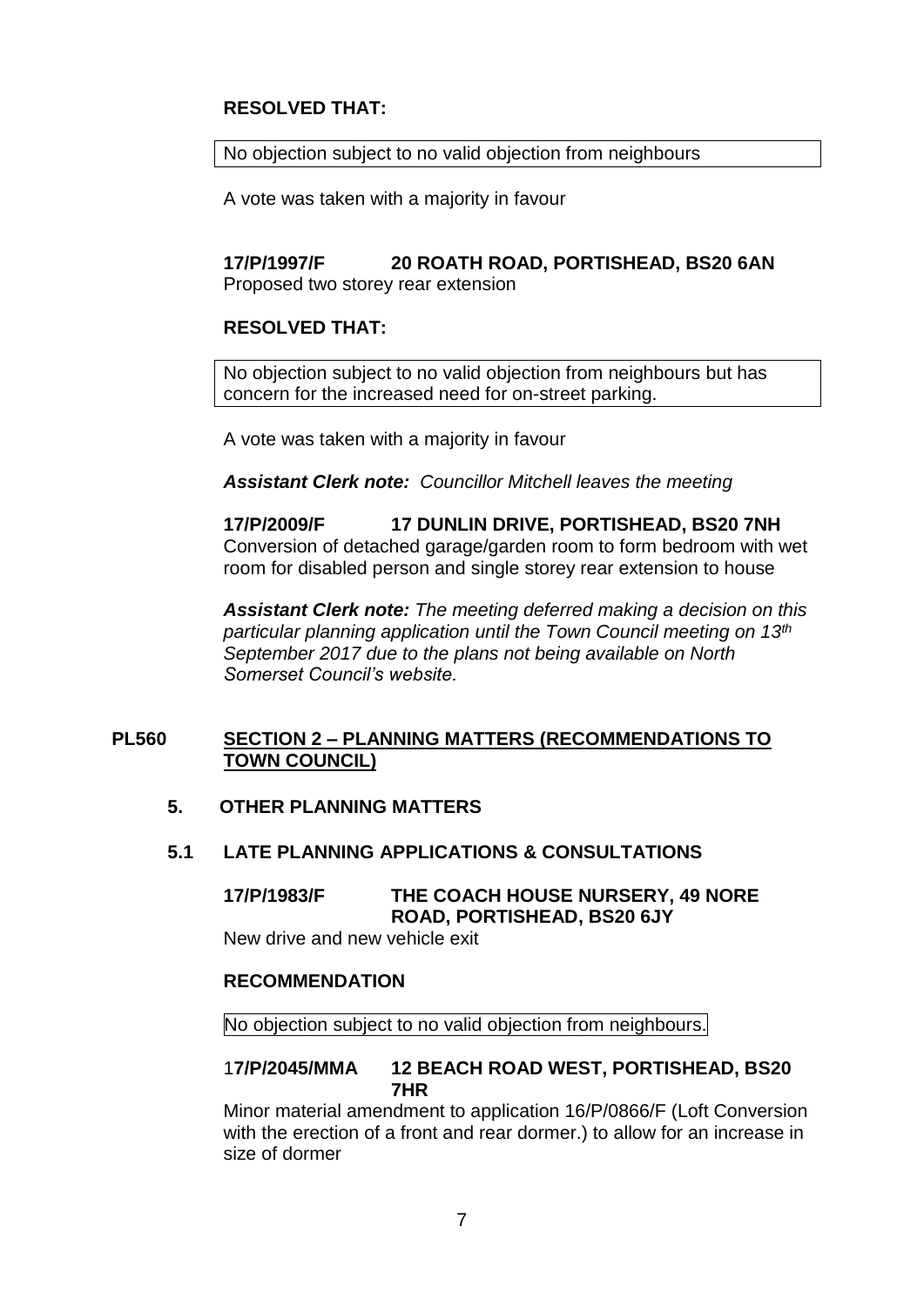No comment

# **17/P/2047/F 4 RALEIGH RISE, PORTISHEAD, BS20 6LA**

Erection of a two storey side extension

## **RECOMMENDATION**

No objection subject to no valid objection from neighbours.

#### **17/P/2050/F 33 HILLCREST ROAD, PORTISHEAD, BS20 8HN**

Erection of a two storey rear extension. Replace existing roofs over dwelling with new pitched roof and create a first floor level. 3no. dormer windows to front elevation. Replace flat roof over garage with new pitched roof. Replace existing windows/doors to match new windows/doors. New balcony at rear. New off-street parking with hardstanding at front and steps to entrance level.

## **RECOMMENDATION**

No objection subject to no valid objection from neighbours.

# **17/P/2054/F 9 HOLMLEA, PORTISHEAD, BS20 7LW**

Proposed two storey rear and side extension.

## **RECOMMENDATION**

No comment

## **17/P/2063/F 352 NORE ROAD, PORTISHEAD, BS20 8EX**

Raise the roof at the front of the house on the single storey side to be the same height as the back of the house, use the void space below the bedrooms to create a new reception room, also extending front part of the house by 2m and add a front porch

## **RECOMMENDATION**

No comment

## **17/P/2076/TPO 188 MERLIN PARK, PORTISHEAD, BS20 8RW**

T12 lime - reduce crown to roof ridge height and remove one branch overhanging back of the house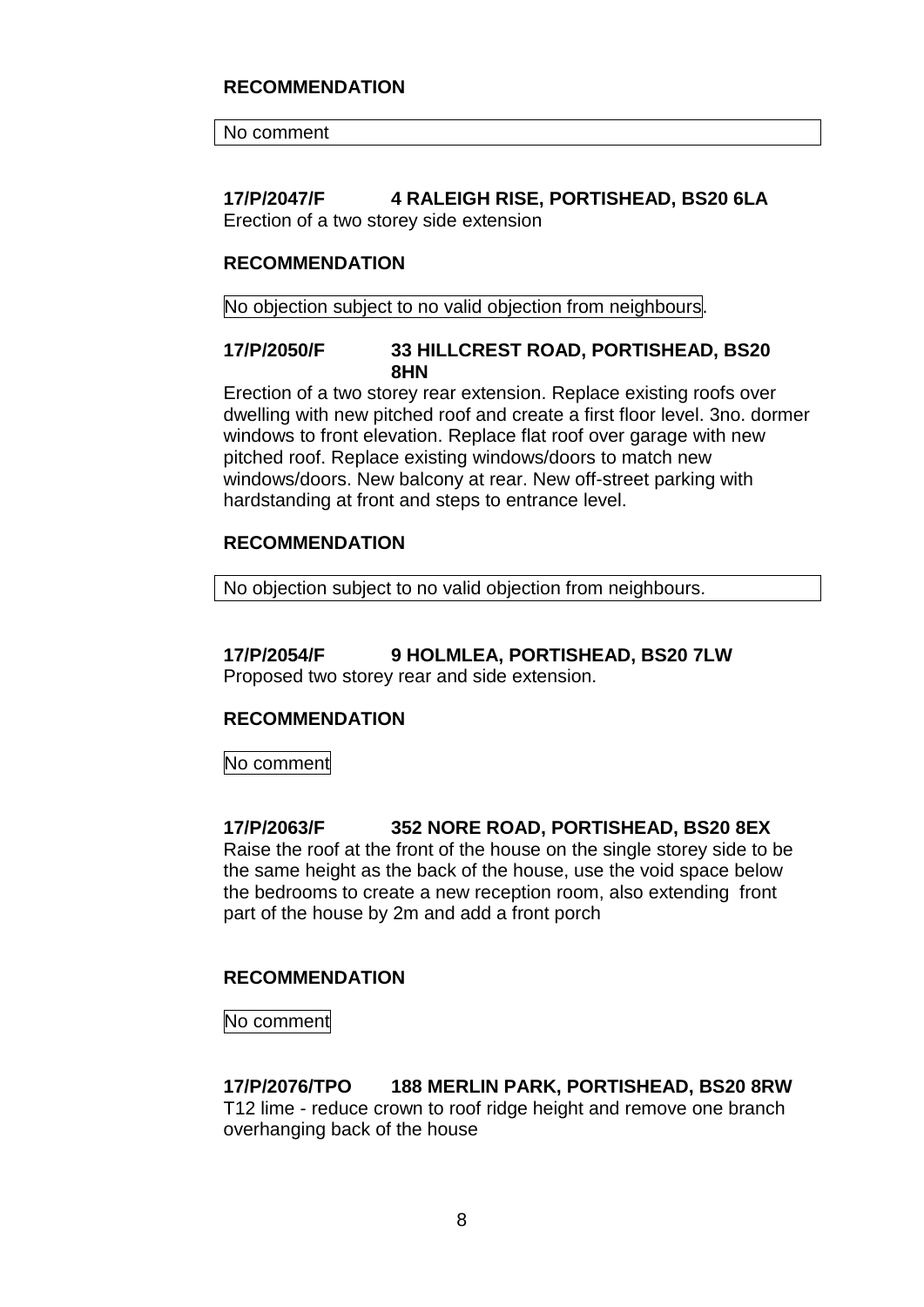## No comment

*Assistant Clerk note: Councillor Mitchell rejoins the meeting*

## **5.2 HIGHWAYS UPDATE**

The meeting noted the communication between David Bailey and a local resident (Clive Pinch) regarding the installation of double yellow lines on Newfoundland Way.

There was no recommendation made.

## **5.4 DISABLED PARKING BAY APPLICATIONS**

5.4.1 10436640 – Mrs Janet Pratt 24 Brendon Road, Portishead, BS20 6DH The meeting considered the above application.

## **RECOMMENDATION**

No objection

## **5.5 NORTH SOMERSET COUNCIL SITE ALLOCATIONS PLAN**

The meeting noted the response received from Councillor Elfan Ap Rees (in bold italics) *The figures you quote are those put forward by the developers, and not a North Somerset figure. Be assured that the Executive does not support this and believe the site should remain as employment land* following the Town Council's comment in relation to Old Mill Road (in bold italics) *Portishead Town Council writes to object strongly to the inclusion of 350 dwellings at Old Mill Road as being "broadly in conformity with the Core Strategy framework". We call upon the Executive Member responsible for this document to withdraw any reference to this number of dwellings on land allocated for employment. As a town that has absorbed so much development over recent years with little extra employment we cannot afford to lose any site with existing employment.*

Councillor Burden updated the meeting, a statement had been made yesterday by the Executive that there has been no residential allocation made within the plan for Old Mill Road. However that is not to say that there will be no residential development but there will be no allocation in the site plan.

## **5.6 LAKE ROAD – ONE WAY SYSTEM**

The meeting considered a report from Councillor Lord in regards to the congestion on Lake Road.

Both Councillors Lord and Oyns declared an interest in the above item at this time.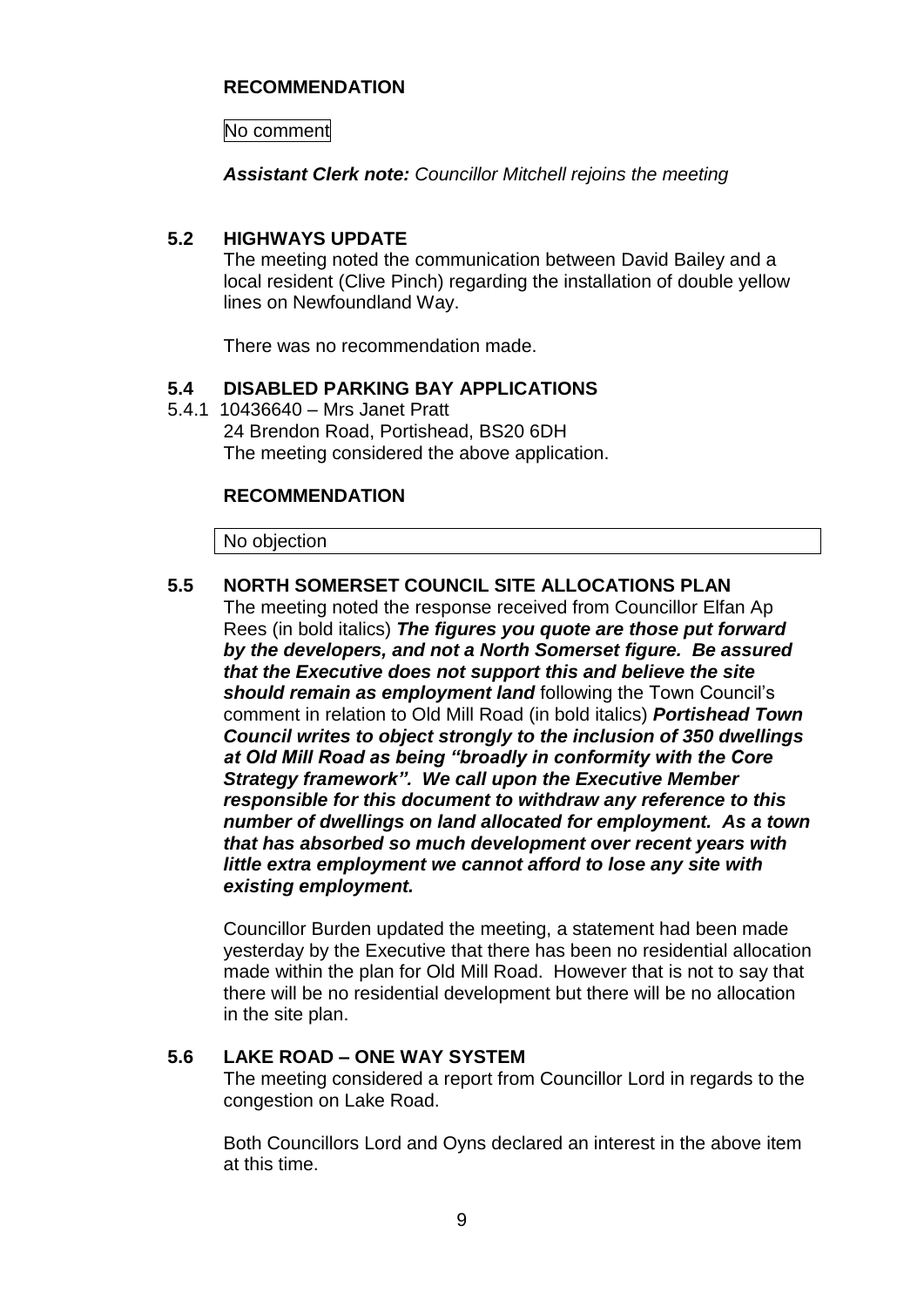For the matter to be included on the next joint DMT (Development Management Team) agenda for discussion

## **5.7 WEST OF ENGLAND STRATEGY DISCUSSION PAPER**

The meeting noted the paper and links previously provided by ALCA on 29<sup>th</sup> August and the following pointers:

- The area that the West of England Local Enterprise Partnership covers is unique, amongst all LEP areas, in that it takes in a considerable amount of rural area.
- This strategy treats the West of England area as a "city region" the word "Rural" is only mentioned once (maybe twice) in the whole document! The significant contribution that the rural economy (tourism, agriculture, food production etc.,) plays in the success of the West of England area is ignored.
- The infrastructure needed to support and develop the rural economy, enabling rural residents access to local jobs (not just access to jobs in the urban areas) needs to be given equal weighting to infrastructure development in the urban areas.
- Representation of Local Government on the LEP Board stops at district council level. The Local Council (town and parish council sector) i.e. the 1,258 local councillors who utilise between them approximately £12,000,000 raised as tax precept in the West of England area, are excluded. An unacceptable omission of community representation

<https://www.westofengland-ca.org.uk/westrategy/>

Consultation dates 26<sup>th</sup> July -27<sup>th</sup> September 2017

# **RECOMMENDATION**

For a Working Party to be formed to respond on behalf of the Town Council.

# **5.8 SECTION 106 – SAINSBURY'S**

The meeting discussed the proposal put forward to introduce parking for the High Street by Brunel Court and a crossing on Wyndham Way utilising S106 money.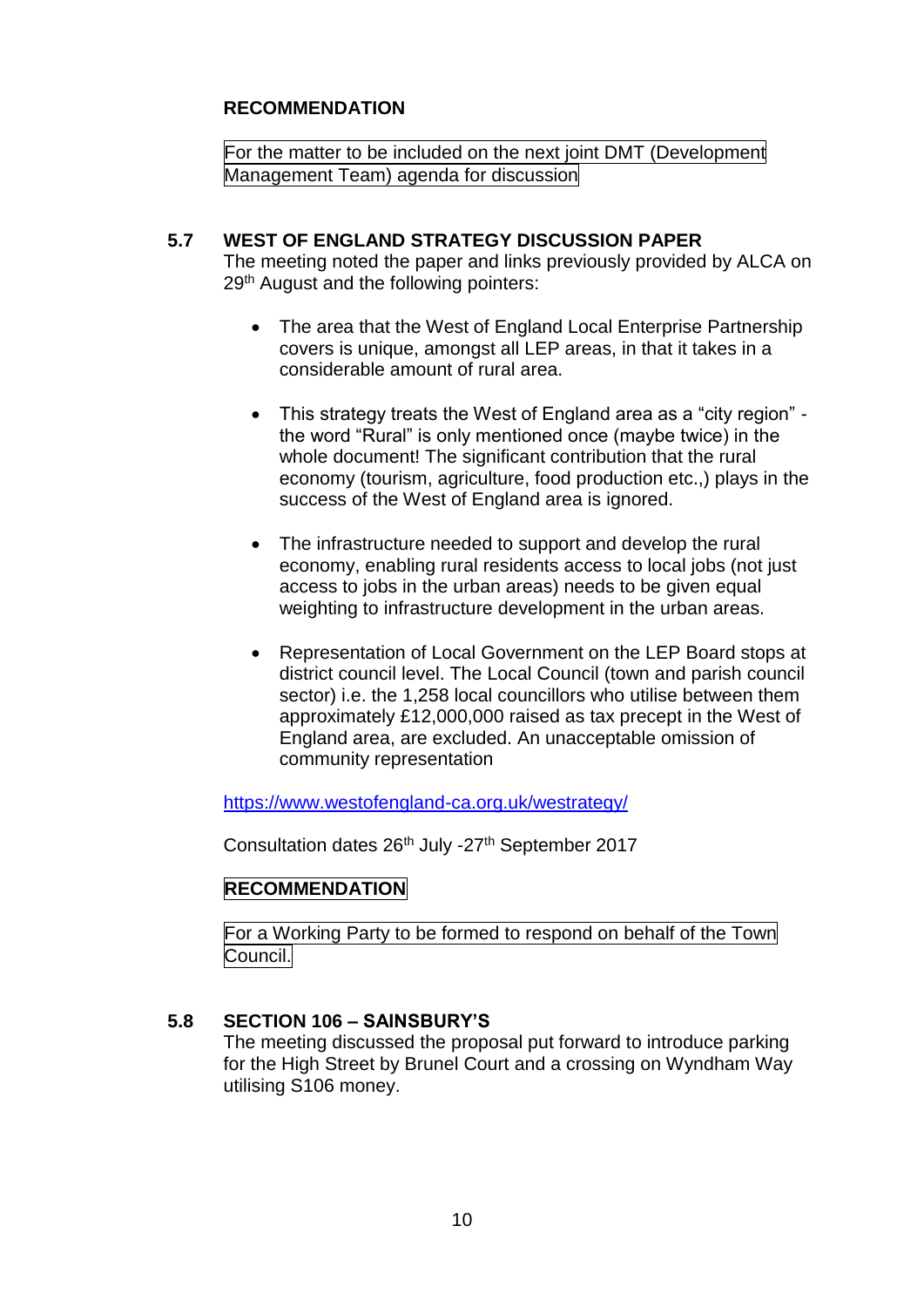Agrees for Sainsbury's S106 money to be spent on the creation of additional car parking spaces for the High Street on land by Brunel Court but strongly objects and cannot understand the need for a further crossing on Wyndham Way.

# **5.9 NSC DRAFT ACCESSIBLE HOUSING NEEDS ASSESSMENT SPD**

The meeting discussed the SPD (Supplementary Planning Document) and noted that once adopted it will have statutory weight and be a material consideration in the determination of planning applications.

The document can be viewed online [http://consult-ldf.n](http://consult-ldf.n-somerset.gov.uk/gf2.ti/-/849762/29670917.1/PDF/-/DRAFT_Accessible_housing_needs_assessment_July_2017.pdf)[somerset.gov.uk/gf2.ti/-/849762/29670917.1/PDF/-](http://consult-ldf.n-somerset.gov.uk/gf2.ti/-/849762/29670917.1/PDF/-/DRAFT_Accessible_housing_needs_assessment_July_2017.pdf) [/DRAFT\\_Accessible\\_housing\\_needs\\_assessment\\_July\\_2017.pdf](http://consult-ldf.n-somerset.gov.uk/gf2.ti/-/849762/29670917.1/PDF/-/DRAFT_Accessible_housing_needs_assessment_July_2017.pdf)

Closing date:12th October 2017.

## **RECOMMENDATION**

To seek advice from the Town Council as to whether a Working Party should be formed to respond on its behalf.

## **PL561 SECTION 3 – DELEGATED CHAIRMAN DECISIONS**

## **PLANNING APPLICATIONS AS REPORTED BY THE PLANNING & REGULATORY CHAIRMAN**

## **TREE APPLICATIONS AS REPORTED BY THE PLANNING & REGULATORY CHAIRMAN**

The delegated Chairman decisions previously agreed by the core members of the Planning & Regulatory committee were noted.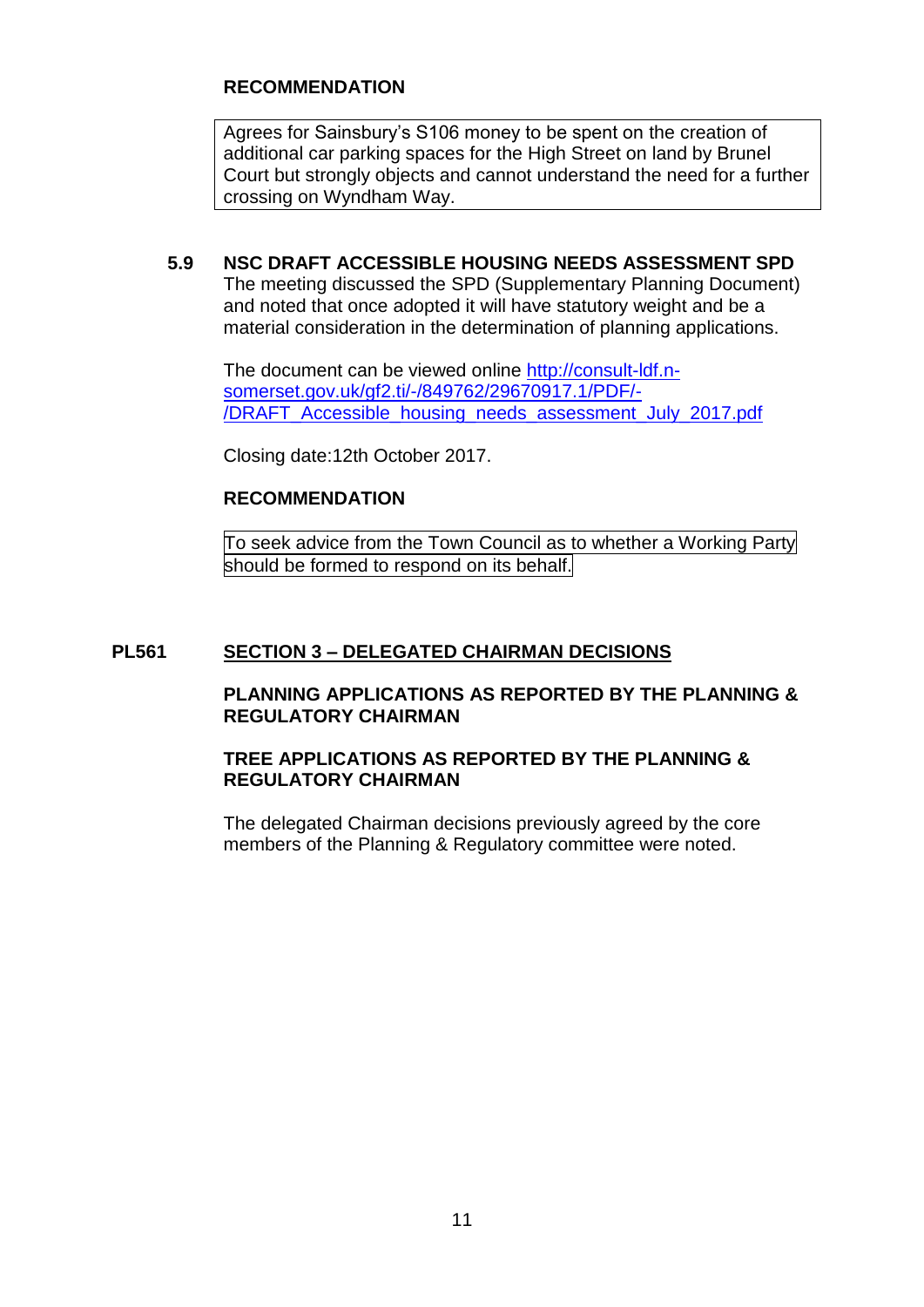# **PL561 SECTION 3 DELEGATED CHAIRMAN DECISIONS – FOR INFORMATION**

# **PLANNING APPLICATIONS AS REPORTED BY THE PLANNING & REGULATORY CHAIRMAN**

| <b>APPLICATION NO.</b> | <b>LOCATION</b>                                                       | <b>PROPOSAL</b>                                                                                                                                                                                                                                                                   | <b>RECOMMENDATION</b>                                                                                                       |
|------------------------|-----------------------------------------------------------------------|-----------------------------------------------------------------------------------------------------------------------------------------------------------------------------------------------------------------------------------------------------------------------------------|-----------------------------------------------------------------------------------------------------------------------------|
| 17/P/1772/F            | 15 Court Close, Portishead,<br><b>BS20 6UX</b>                        | Rear kitchen extension within existing<br>covered roof area                                                                                                                                                                                                                       | No objection subject to no valid<br>objections from neighbours                                                              |
| 17/P/1773/HHPA         | 69 Wetlands Lane,<br>Portishead, BS20 6RJ                             | Prior approval request for the erection of<br>a single storey rear extension with a<br>pitched roof that would 1) extend<br>beyond the rear wall of the original<br>house by 5.0 metres; 2) have a<br>maximum height of 3.75 metres and 3)<br>have eaves that are 2.4 metres high | <b>Portishead Town Council notes</b><br>that it is not required to consult on<br>householder prior approval<br>applications |
| 17/P/1776/F            | Unit 3, Kestrel Court,<br>Harbour Road, Portishead,<br><b>BS207AN</b> | Change of use from a photography<br>studio to a tattoo studio                                                                                                                                                                                                                     | No objection subject to no valid<br>objections                                                                              |
| 17/P/1786/F            | 21 Capenor Close,<br>Portishead, BS20<br>6RH                          | Demolition of existing single storey rear<br>extension and construction of a new two<br>storey rear extension. First floor<br>extension over existing garage to form<br>additional living space, a habitable<br>home office and additional bedroom                                | No objection subject to no valid<br>objections subject to compliance<br>with North Somerset Council's<br>parking standards  |
| 17/P/1814/F            | 42 Wren Gardens,<br>Portishead, BS20 7PQ                              | Single storey rear extension                                                                                                                                                                                                                                                      | No objection subject to no valid<br>objection from neighbours                                                               |
| 17/P/1816/F            | 32 Brendon Road,<br>Portishead, BS20 6DH                              | Single storey rear extension                                                                                                                                                                                                                                                      | No objection subject to no valid<br>objection from neighbours                                                               |
| 17/P/1840/F            | 103A Nore Road,<br>Portishead, BS20 8DW                               | Re-cladding of the external envelope, a<br>single storey extension to the rear and                                                                                                                                                                                                | No objection subject to no valid<br>objection from neighbours                                                               |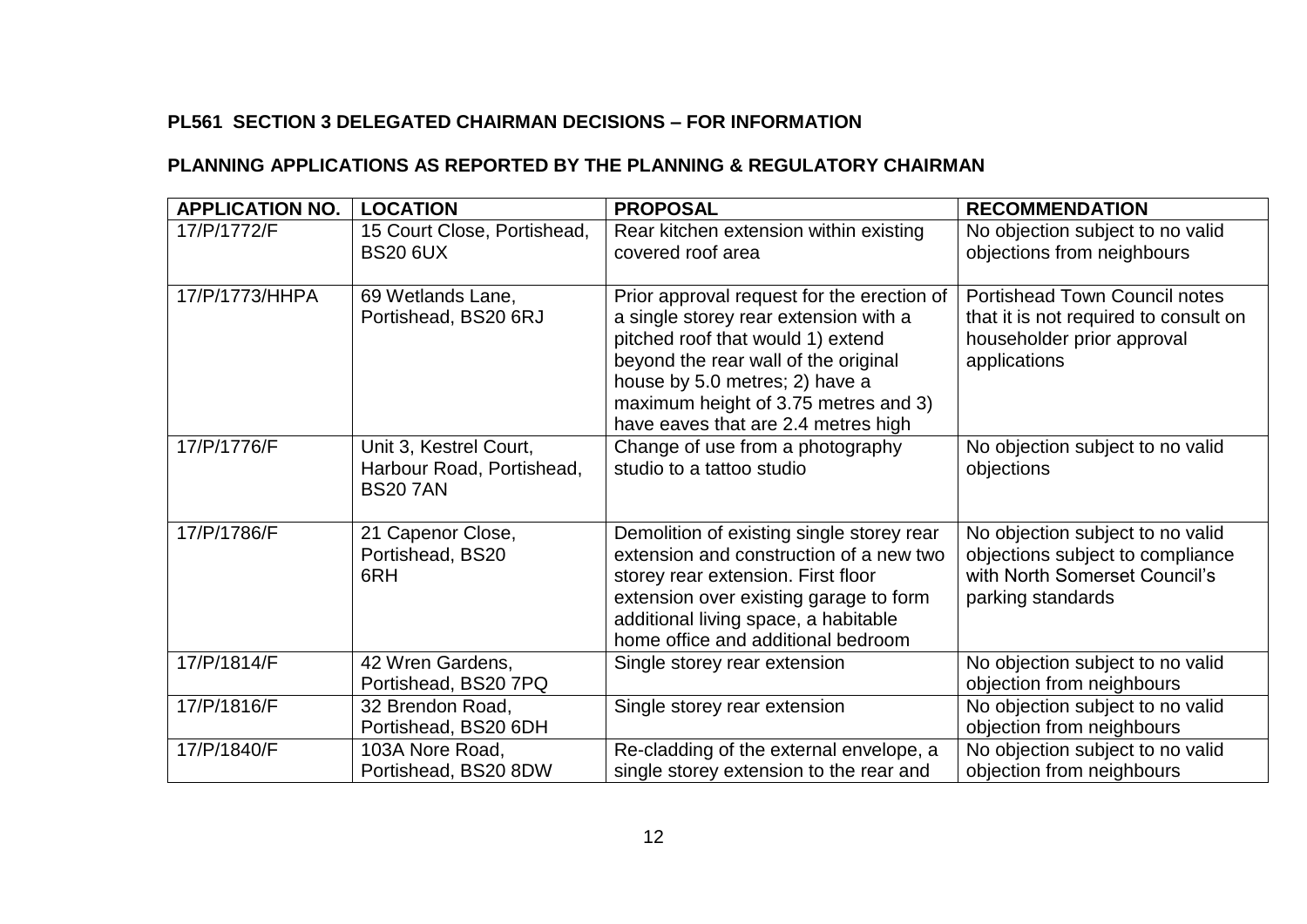|               |                                                         | the addition of a new single garage to<br>the front                                                                                                                                                                                                                                                                                                                                                                                                                                                                                                                                                                                                                                                                                                               |                                                                                                                            |
|---------------|---------------------------------------------------------|-------------------------------------------------------------------------------------------------------------------------------------------------------------------------------------------------------------------------------------------------------------------------------------------------------------------------------------------------------------------------------------------------------------------------------------------------------------------------------------------------------------------------------------------------------------------------------------------------------------------------------------------------------------------------------------------------------------------------------------------------------------------|----------------------------------------------------------------------------------------------------------------------------|
| 17/P/1857/ADV | UNIT 1c, Old Mill Road,<br>Portishead, BS20 7BX         | Advertising consent for 2 No. illuminated<br>fascia signs and 2 No. non illuminated<br>fascia signs                                                                                                                                                                                                                                                                                                                                                                                                                                                                                                                                                                                                                                                               | No objection                                                                                                               |
| 17/P/1872/F   | 8 Drakes Way, Portishead,<br><b>BS20 6LB</b>            | Enlarge existing balcony with new<br>balustrade and add cladding board to<br>rendered area all on North Elevation                                                                                                                                                                                                                                                                                                                                                                                                                                                                                                                                                                                                                                                 | No objection subject to no valid<br>objection from neighbours                                                              |
| 17/P/1873/NMA | Harbour Road/Martingale<br>Way, Portishead, BS20<br>7AW | Non material amendment to planning<br>permission 16/P/2855/F (Construction of<br>an assisted living development<br>comprising of 126 apartments and<br>integrated care, support and<br>wellbeing facilities (Use Class C2) for<br>the over 60's age group with associated<br>landscaping and infrastructure) to allow<br>the following amendments: replacing<br>some doors with<br>windows (no revision to aperture<br>dimensions), revising some window<br>types (no revision to aperture<br>dimensions), removing soffits, replacing<br>some of the mesh panels with<br>standard louvres, brick removed from<br>courtyard side and changed to render,<br>mesh panel changed to recessed brick<br>panel in some instances, removal of infill<br>wall in car park | <b>Portishead Town Council notes</b><br>that is does not have the<br>opportunity to consult on non-<br>material amendments |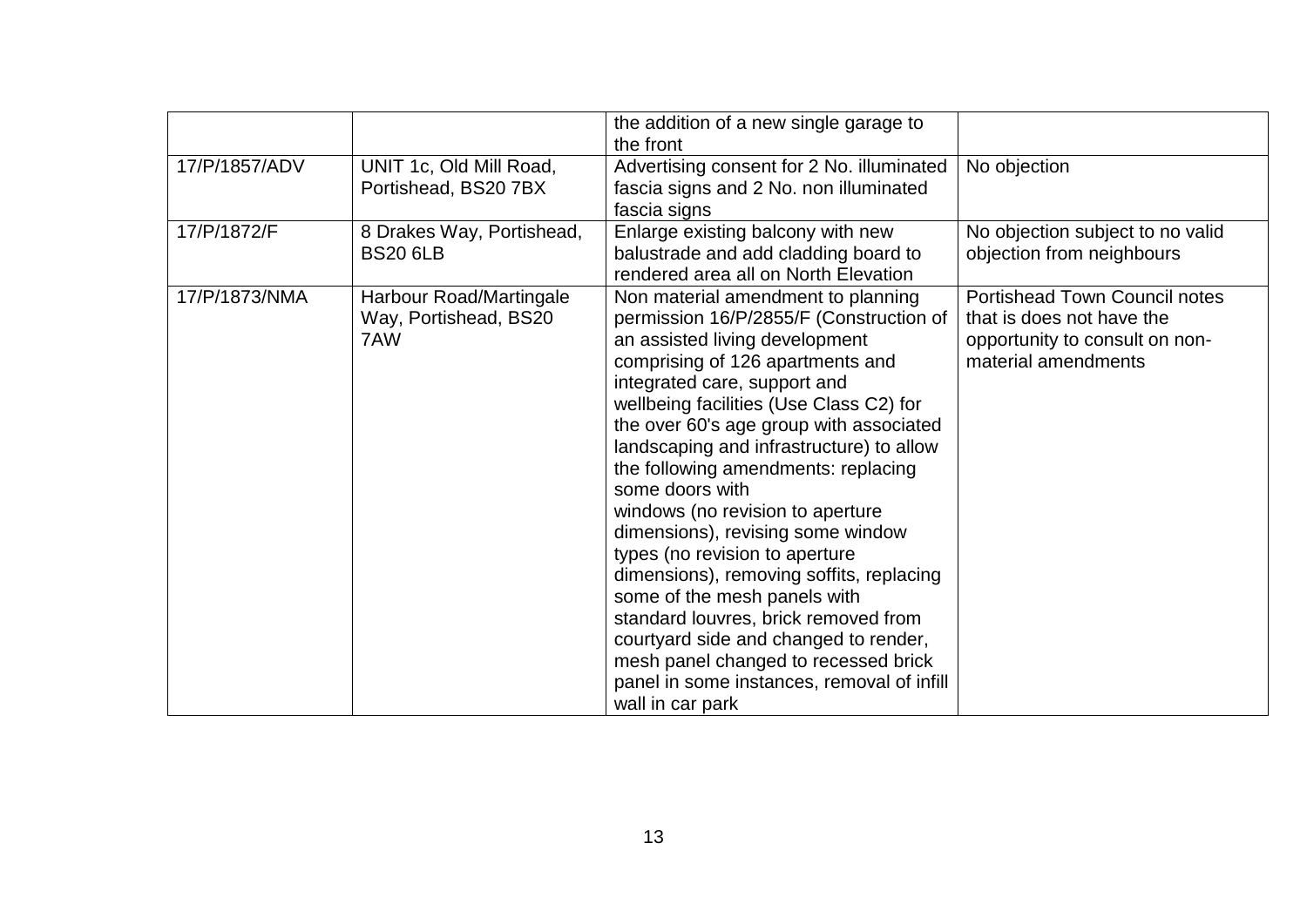## **PL561 TREE APPLIATIONS AS REPORTED BY THE PLANNING & REGULATORY CHAIRMAN**

| <b>APPLICATION NO.</b> | <b>LOCATION</b>                                    | <b>PROPOSAL</b>                                                                           | <b>RECOMMENDATION</b>                                                                                                                                                       |
|------------------------|----------------------------------------------------|-------------------------------------------------------------------------------------------|-----------------------------------------------------------------------------------------------------------------------------------------------------------------------------|
| 17/P/1858/WT           | 6 Parsonage Court,<br>Portishead, BS20 6PH         | T1 and T2 conifers – fell                                                                 | No objection but Portishead Town<br>Council notes that a decision to<br>approve the application has<br>already been made by North<br><b>Somerset Council's Tree Officer</b> |
| 17/P/1865/TPO          | Abbey Lodge, Battery Lane,<br>Portishead, BS20 7JD | T1 walnut - reduce 2 lower branches by<br>up to 1m from Cordyline and remove<br>dead wood | No comment                                                                                                                                                                  |

## **PL562 OTHER PLANNING MATTERS**

- **8.1 THE FOLLOWING NOTIFICATIONS/ACKNOWLEDGEMENTS FROM NORTH SOMERSET COUNCIL WERE NOTED:**
	- **A. ENFORCEMENT CASES**

An updated list of cases for Portishead.

**B. DELEGATED DECISIONS – NORTH SOMERSET COUNCIL** None received.

#### **C. PLANNING CONSENT GRANTED - attached**

17/P/0762/F 21 Woodhill Road, Portishead, BS20 7EU 17/P/1299/MMA Silbury, Battery Lane, Portishead, BS20 7JD 17/P/1360/LB 21 Woodhill Road, Portishead, BS20 7EU 5 Hollis Avenue, Portishead, BS20 6TQ 17/P/1508/F Honey Tree Nursery, 13 Stoke Road, Portishead, BS20 6BQ